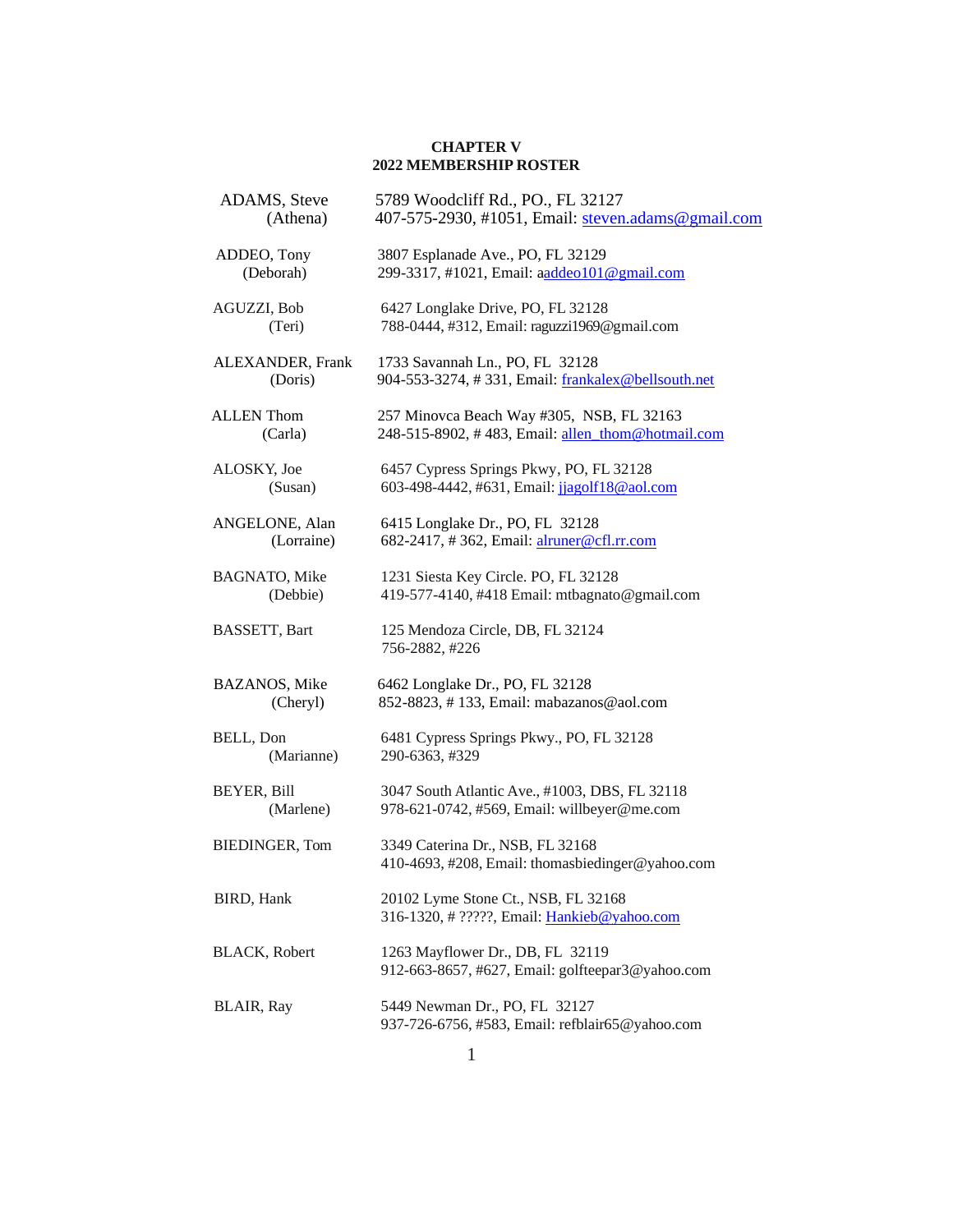| BOGGS, Gene<br>(Cathy)            |            | 1226 Siesta Key Circle, PO, FL 32128<br>314-374-30665, #442, Email: boggsgene@gmail.com        |
|-----------------------------------|------------|------------------------------------------------------------------------------------------------|
| <b>BONNELL, Bill</b><br>(Patrica) |            | 1167 Sable Key Circle, PO, FL 32128<br>322-4501, #7820, Email: billbaroo@hotmail.com           |
| BOOTH, Wickham                    | (Patricia) | 4 Golf Villa Drive, PO, FL 32128<br>322-8230, #8230, Email: wicbooth@gmail.com                 |
| BOYD, Robert<br>(Jessica)         |            | 3535 Sonesta Ct., NSB, FL 32168<br>957-4094, #466, Emai:bobjessboyd@yahoo.com                  |
| <b>BRIDEAU</b> , Gary             | (Gracie)   | 1122 Nature View Cr., PO, FL 32128<br>262-8688, #1034, Email: gtbhog@gmai.com                  |
| <b>BROWN</b> , Jack               |            | 2016 Cornell Place, PO, FL 32128<br>859-519-0902, #485, Email: brownjack0821@gmail.com         |
| BURKHOLDER, David                 |            | 1221 Siesta Key Circle, PO, FL 32128<br>322-9658, #238                                         |
| <b>BURKHOLDER, Ron</b><br>(Nancy) |            | 1800 Arash Circle, PO, FL 32128<br>761-3866, #375, Email: rburkholder1@cfl.rr.com              |
| CABALLERO, Tony                   | (Kathy)    | 3703 S. Atlantic Ave #1003, DBS, FL32118<br>305-903-7258, #22, Email: cabi2@aol.com            |
| CAMPBELL, Daniel                  | (Billie)   | 5403 Frederick Lake Dr., PO, FL 32128<br>586-872-6036, #137, Email: dsoup105@aol.com           |
| CAMPION, Tom<br>(Rita)            |            | 6455 Longlake Drive, PO, FL 32128<br>322-5895, #10590, Email: rtcampion@gmail.com              |
| CARNEY, Michael<br>(Linda)        |            | 2161 Crane Lakes Blvd., PO, FL 32128<br>756-0443, #117., Email: lcarney1118@yahoo.com          |
| <b>CARTER, Mark</b>               |            | 6427 Cypress Spring Pkwy, PO, FL 32128<br>603-231-7722, #1014<br>Email:markscarter58@gmail.com |
| CERVONE, Joe<br>(Jacinta)         |            | 1373 Coconut Palm Circle, PO, FL 32128<br>914-475-1799, #1037, Email:jcervonejr@aol.com        |
| CLOW, Paul<br>(Linda)             |            | 15 Lake Fairgreen Circle, NSB, FL 32168<br>330-204-7674, # 632, Email: pclow3@yahoo.com        |
| COMO, John<br>(Tina)              |            | 946 Sablewood Ct., PO, FL 32127<br>413-436-5711, 216, Email: tjcomo@gmail.com                  |
| COTE, Regan<br>(Maureen)          |            | 3007 Borassys Dr., NSB, FL 32168<br>860-356-5200, # ??, Email: rc 331955@yahoo.com,<br>2       |
|                                   |            |                                                                                                |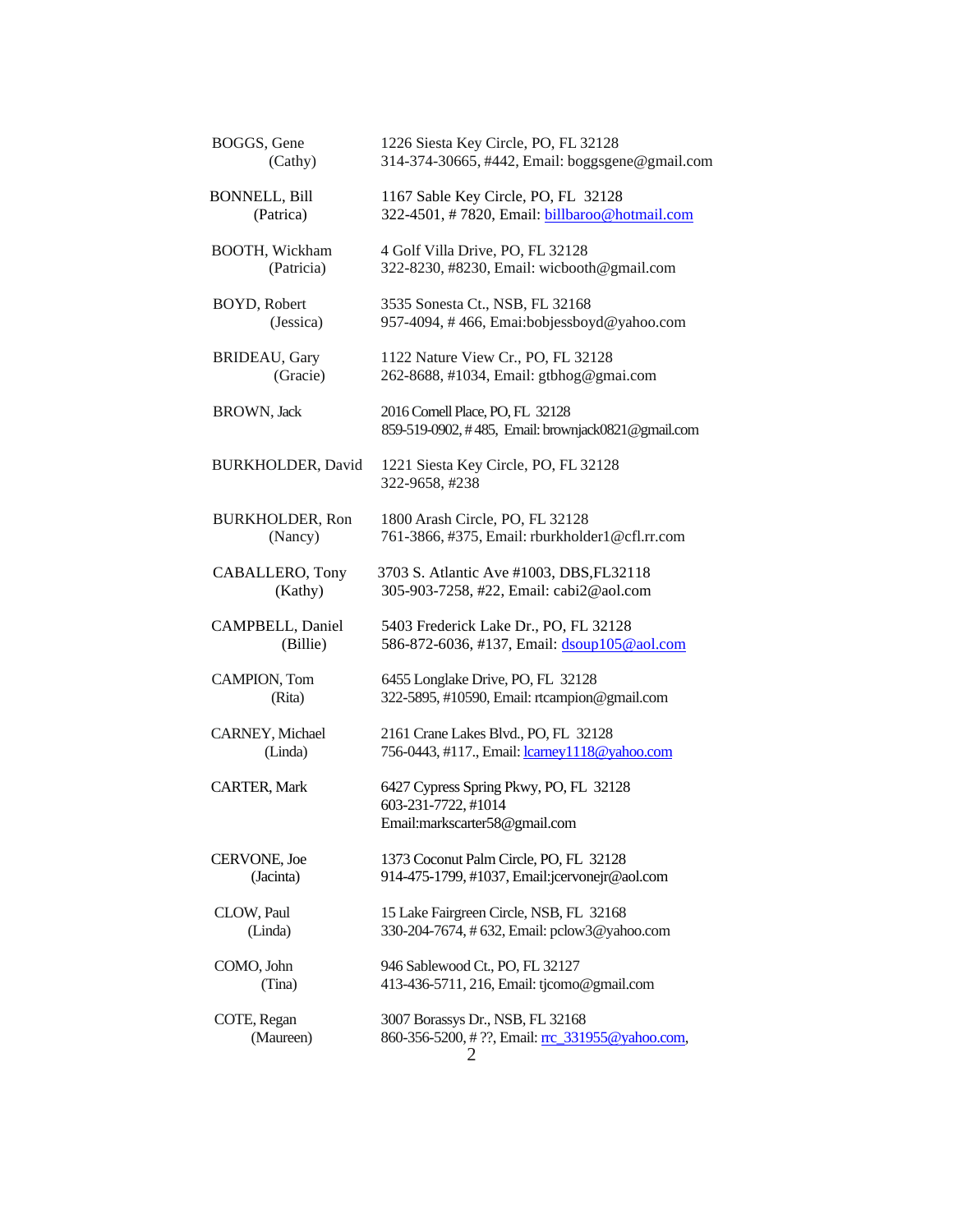| CRAIG, Phil                     | 3867 Bourbon St., PO, FL 32129<br>865-309-3914, #???,<br>Email: 777pcraig037@gmail.com            |
|---------------------------------|---------------------------------------------------------------------------------------------------|
| CRAIG, Tom                      | <b>HONORARY - DECEASED</b>                                                                        |
| CRIPPEN, Don                    | 14 Black Jack Circle, PO, FL 32128<br>256-4357, #1029,<br>Email: DonCrippen@gmail.com             |
| CROAK, Steve<br>(Debbie)        | 6475 Cypress Springs Pky, P.O. FL 32128<br>299-5813, #243,<br>Email: mancroak2002@yahoo.com       |
| DELMONTE, Tony<br>(Trudy)       | 1134 Key Largo Cir., PO, FL 32128<br>321-432-3423, #28, Email: proftony@cfl.rr.com                |
| DENNIS, Tom<br>(Sandy)          | 6176 Sabal Point Circle, PO, FL 32128<br>760-8434, #292, Email: sabalcreek@aol.com                |
| DILLON, Ron<br>(Lois)           | 1269 Harms Way, PO, FL 32129<br>322-8333, #11670, Email: dillonron34@yahoo.com                    |
| DILLS, Will                     | 113 Williams St., PO, FL 32127<br>679-2004, #386                                                  |
| DiPILATO, Nino<br>(Arlene)      | 6493 Longlake Drive, PO, FL 32128<br>704-607-4268, #411<br>Email: ninodp@yahoo.com                |
| DODGE, William                  | 6241 St. Thomas Cr., PO. FL 32128<br>322-5233, #873, Email: catbill321228 @gmail.com              |
| DODSON, Herb<br>$(\text{Judy})$ | 20 Rock Cove Court, DB, FL 32119<br>492-5089, #123, Email: judyboschen@att.net                    |
| DYER, Jim<br>(Janet)            | 2661 Spruce Creek Blvd., PO, FL 32128<br>767-5855, #316, Email: jimdyer@cfl.rr.com                |
| ERNEST, Lewis<br>(Peggy)        | 3655 Pegaso Ave., NSB, FL 32168<br>919-740-1374, #549, Email: lwernest@aol.com                    |
| ESTES, George<br>(Vicki)        | 6401 Longlake Dr, PO, FL 32128<br>(513) 314-5690, #571, Email: gestes@zoomtown.com                |
| FAVICCHIO, Guy                  | 1100 Crystal Creek Dr., PO, FL. 32128<br>518-322-3726, #1038, Email: <i>gwfavicchio@yahoo.com</i> |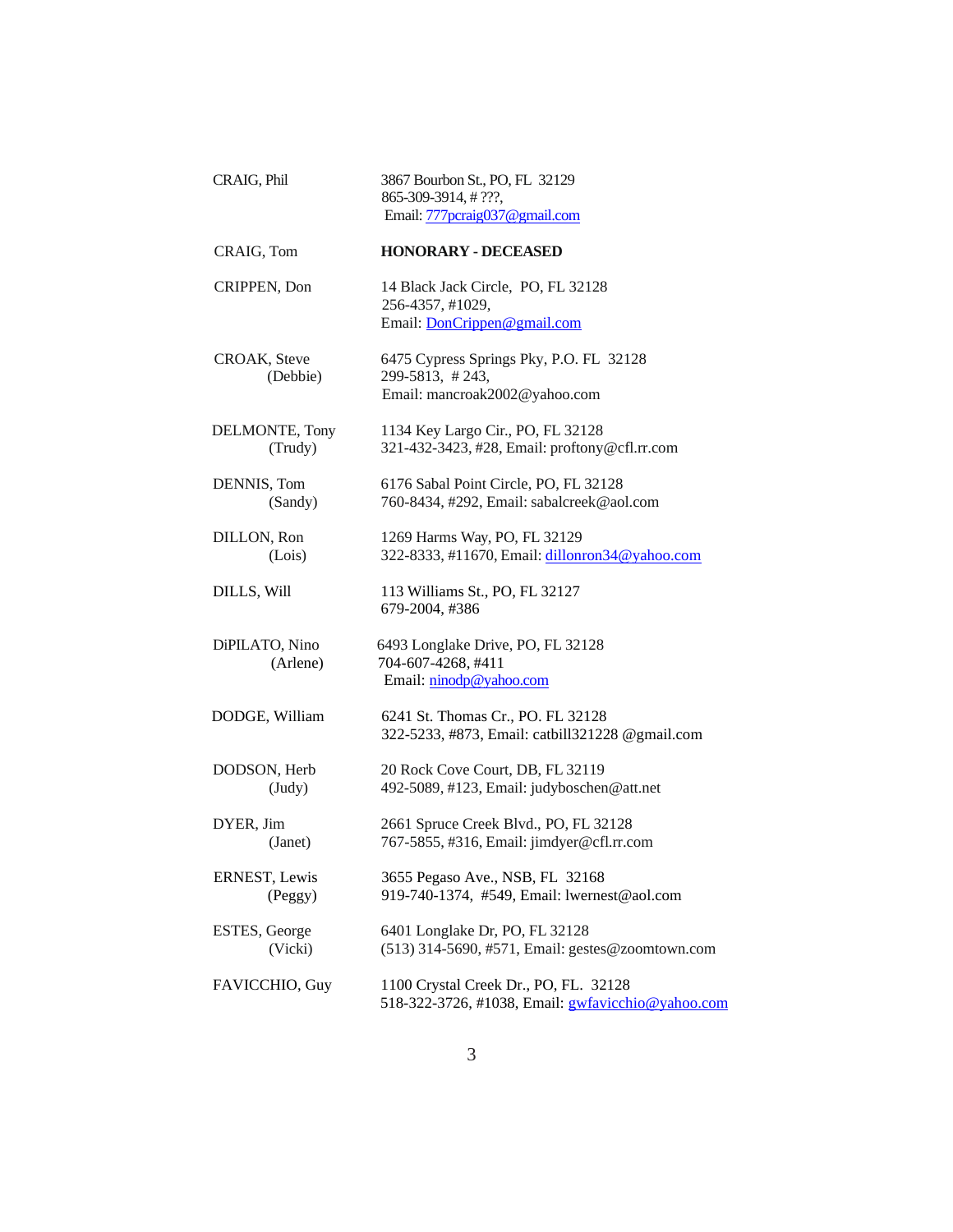| FEDEA, Joe                | 4501 S. Atlantic Ave. #510, NSB, FL 32169                                                               |
|---------------------------|---------------------------------------------------------------------------------------------------------|
| (Kathleen)                | 734-624-0229, #160, Email: jfedea925@hotmail.com                                                        |
| FENWICK, Charles          | 1316 Coconut Paalm Circle, PO, Fl 32128                                                                 |
| (Dorothy)                 | 301-904-6945, #201, Email: ballhawk@cfl.com                                                             |
| FERGUSON, Bill            | 6421 Cypress Springs Parkway, PO, FL 32128                                                              |
| (Diana)                   | 763-9392, #163, Email: wferguson4@cfl.rr.com                                                            |
| FINNICK, Robert           | 1274 Conti Ave., PO, FL 32129<br>443-834-6186, #166, Email: finnicks@hotmail.com                        |
| FIORE, Richard            | 704 Saw Palmento Ct., PO, FL 32128                                                                      |
| (Arlene)                  | 848-0236, #440, Email: wsdel1@aol.com                                                                   |
| FLOYD, Rodney             | 5300 S. Atlantic Ave. #11-301, NSB, FL 32169                                                            |
| (Linda)                   | 409-8268, #193, Email: rfloyd19@comcast.net                                                             |
| FRY, Norm                 | 6432 Longlake Dr., PO, FL 32128<br>341-0639, #41, Email: normanfry43@yahoo.com                          |
| FRY, Tim                  | 36 Golf Villa Dr., PO, Fl 32128                                                                         |
| (Lori)                    | 765-744-8502. #1052, Email: frytl1987@yahoo.com                                                         |
| GARRIGAN, Pat             | 6024 Wesley Park Drive, PO, FL 32128                                                                    |
| (Elba)                    | Cell: 586-873-6149, #594, Email: garrigpt@aol.com                                                       |
| GEIGER, Ray               | 1125 Crystal Creek Dr., PO, FL 32128                                                                    |
| (Mary Ann)                | 589-9564, #214, Email: geigerrj2@yahoo.com                                                              |
| GLOR, Jim<br>(Diane)      | 110 Stone Gate Lane, PO, FL 32129<br>675-3171, #89, Email:<br>marinerecon2012@hotmail.com               |
| GOYMOUR, Brian<br>(Tami)  | 1136 Key Largo Cr., PO, FL32128<br>334-6916, #1053,<br>Email: tamifieldbriangoymour@                    |
| GREEN, Ron<br>(Sally)     | gmail.com<br>112 Black Hickory Way,<br>OB, FL 32174<br>717-9295, #1040,<br>Email: ron.green52@yahoo.com |
| GREENE, Bobby<br>(Sheryl) | 1621 Delphi Way, NSB, FL 32168<br>407-907-2009, #1018,<br>Email: rgreene642@gmail.com                   |
| GULLO, Sandy              | 4651 S. Atlantic Ave. #9604, PI<br>32127, 566-4083, #274<br>Email: csgullo@cs.com                       |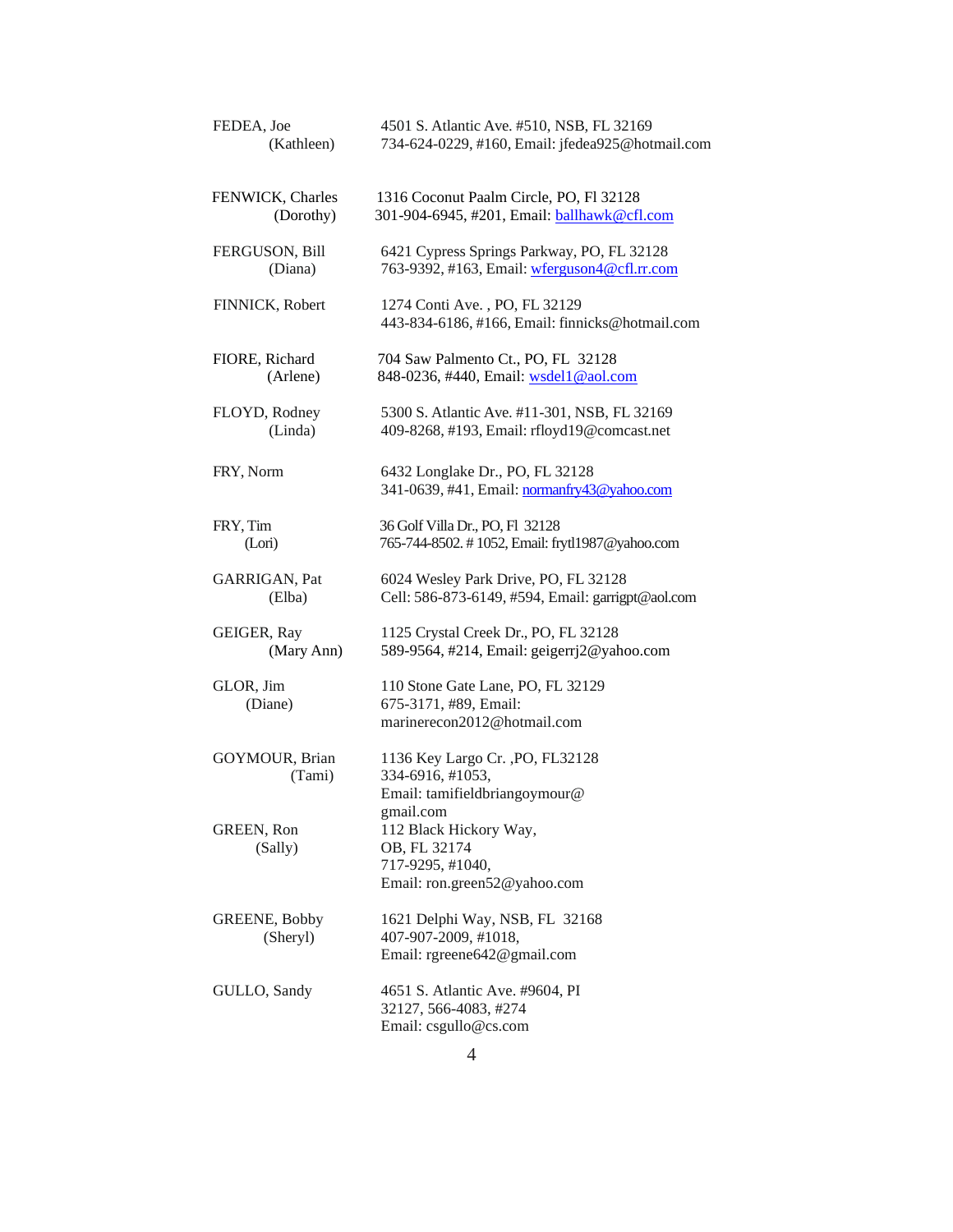| HAMVAY, George<br>(Leslie)    | 5991 Heron Pond Dr., PO, F32128<br>760-8306, #476,<br>Email: gmhamvy@gmail.com                      |
|-------------------------------|-----------------------------------------------------------------------------------------------------|
| HANDS, David                  | 6054 Sabal Hammock Cir., PO, FL 32128<br>679-5411, #69, Email: lyndyloo1952@hotmail.com             |
| HANNAH, Kevin<br>(Robin)      | 5435 Ward Lake Dr., PO, FL 32128<br>795-2099, # 593, Email: kevinhpub44@yahoo.com                   |
| HARAPKO, John<br>(Cathy)      | 4 Oak Tree Dr., NSB, FL 32169<br>724-207-0278, #1044, Email: jrapk01@comcast.com                    |
| HARGRAVE, Jeff                | 1189 Sable Key Circle, PO, FL 32128<br>516-250-2446, #1031,<br>Email: <i>j.hargrave89@yahoo.com</i> |
| HERBERT, Ric                  | 4670 Links Village Dr., PI, FL 32127<br>407-808-8886, #1033,<br>Email: ricdavid17@msn.com           |
| HILGER, Gary<br>(Louise)      | 196 Cyan Ave., DB, FL 32124<br>313-505-9800, #548<br>,Email: ghilger@ameritech.net                  |
| HILL, Tim<br>(Denise)         | 6285 Paradise Island Ct., PO, Fl 32128<br>804-366-6834, #555, Email: hill.timothy888@gmail.com      |
| HLUCHAN, Duane                | 6492 Cypress Springs Parkway, PO, FL 32128<br>871-4720, #111, Email: duanehluchan@aol.com           |
| HOCHDOERFER, Joe<br>(Jean)    | 70 Cedar In The Wood, PO, FL 32129<br>788-5602, #640, Email: jjhawk4@gmail.com                      |
| HOWARD, Gary<br>(Elaine)      | 6408 Longlake Dr., PO, FL 32128<br>334-425-4511, #75, Email: ghowardal@yahoo.com                    |
| HUMBERT, Ken<br>(Kathleen)    | 210 Brittany Ave., PO, FL 32127<br>761-9294, #83, Email: kathyken1970@cfl.rr.com                    |
| HUNT, Brian                   | 3051 S. Atlantic Ave. #596, DB, FL 32118<br>301-8811, #644, Email: flcutter352@gmail.com            |
| HUNTER, John                  | 2914 Bella Fiore Terr., NSB, FL 32168<br>864-498-9720, #1032, Email: jh4989720@gmail.com            |
| JANIS, Jeffrey<br>(Kimberlee) | 701 Starboard Ave., Edgewater, FL 32141<br>424-9013, #1046, Email: arnie01@centurytel.net           |
|                               |                                                                                                     |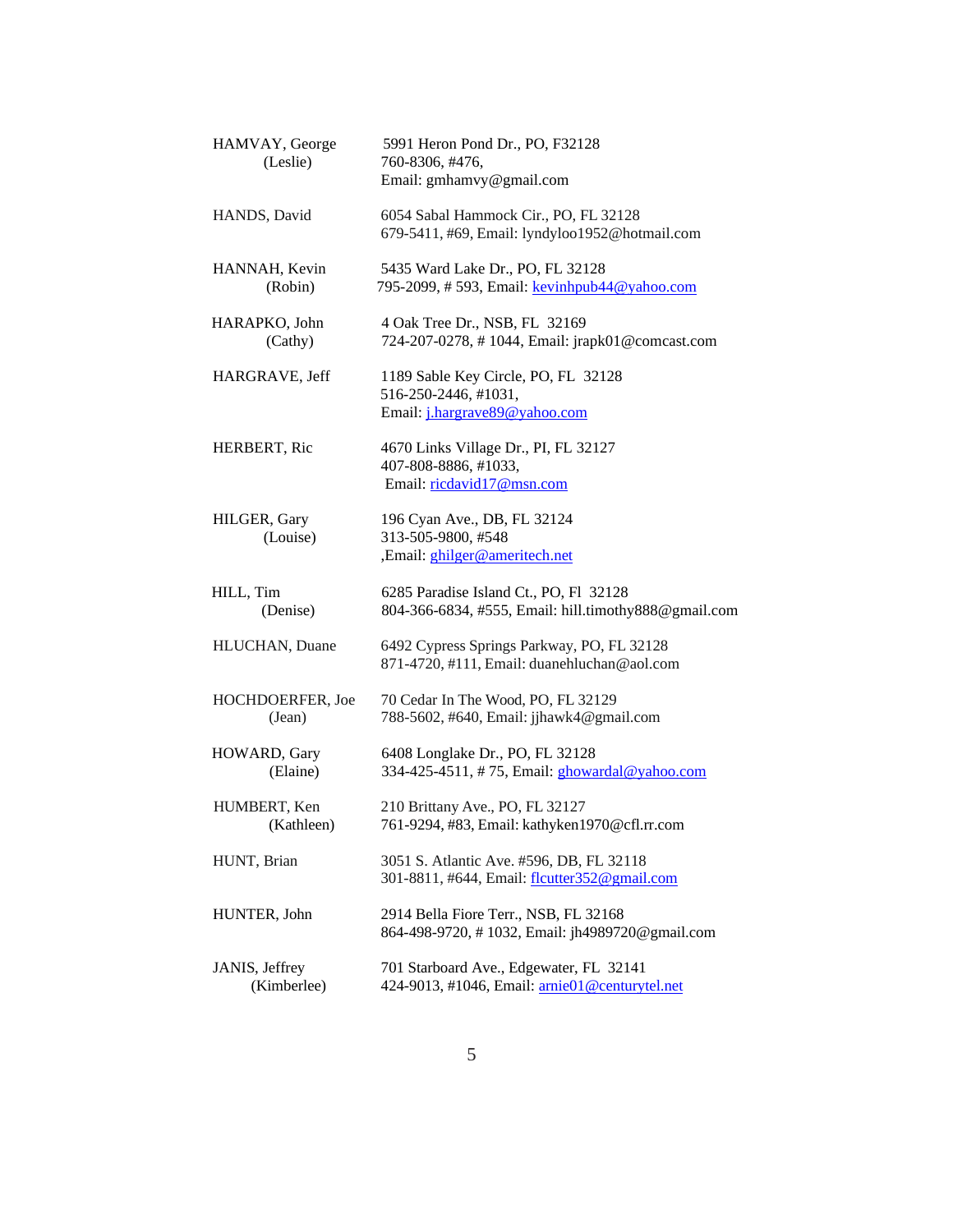| JOHNSON, Ken<br>(Carol)          | 6453 Renaissance Drive, PO, FL 32128<br>304-7282, #11070, Email: kenandcarolj@aol.com                |
|----------------------------------|------------------------------------------------------------------------------------------------------|
| JOHNSTON, Wayne                  | 2917 S. Atlantic # 207, DBS, FL 32118<br>805-358-1158, #503, Email: louwwj@aol.com                   |
| JONES, Ron                       | 2000 S. Ocean Dr., Ft. Lauderdale, FL 33316<br>203-816-7844, #1023, Email: mjones1@lycos.com         |
| <b>KNAUER, Bill</b><br>(Carolyn) | 9 Cypress In The Wood, PO, FL 32129<br>317-600-1177, #1030, Email: golfmania2009@hotmail.com         |
| KNOX, Dennis                     | 4601 S. Atlantic Ave. #701, Ponce Inlet, FL 32127<br>451-3912, #470, Email: <i>d.knox@att.net</i>    |
| KOUTSOS, Pete<br>(Cindy)         | 6456 Cypress Springs Parkway, PO, FL 32128<br>301-802-3030, #1050,<br>Email:pjkoutsos@verizon.net    |
| LAMEY, Martin<br>(Linda)         | 161 Springwood Drive, DB, FL 32119<br>761-6000, #416, Email: linmart@verizon.net                     |
| LARKINS, Steve<br>(Janice)       | 4670 Links Village Dr. #B606, PI, FL 32127<br>615-320-2102, #1003,<br>Email: slark1949@yahoo.com     |
| LEE, Richard<br>(Bonnie)         | 6393 Longlake Dr., PO, FL 32128<br>492-5415, #330,<br>Email: richbgone@yahoo.com                     |
| LEE, Tommy                       | 2801 S. Ridgewood Ave, #815, SDB,<br>FL 32119, 212-4033 #321,<br>Email: lyntoml@aol.com              |
| LEWANDOWSKI, Ed                  | 312 Lioni St., NSB, FL 32168<br>434-249-9947, #1004<br>Email: eddielew43@aol.com                     |
| LIND, Steve<br>(Linda)           | 6467 Longlake Dr., PO, FL 32128<br>401-741-7935, #173, Email: slind2036@gmail.com                    |
| LOOMIS, Gary<br>(J.K.)           | 4501 S. Atlantic Ave., #407, NSB, FL 32169<br>518-573-5446, #327, Email: <b>loomis1945@aol.com</b>   |
| MANNARINO, Joe<br>(Lori)         | 69 Creek Bluff Way, OB, FL 32174<br>212-2012, #1017, Email: jsmannarino@att.net                      |
| MARINO, Aldo<br>(Helga)          | 6413 Longlake Drive, PO, FL 32128<br>304-0268, #146, Email: aldoivm@aol.com                          |
| <b>MARINO, Nick</b><br>(Susan)   | 2901 S. Atlantic, Ave., #901, DBS, FL 32118<br>201-522-2084, #581, Email: nick@themusicshop.com<br>6 |
|                                  |                                                                                                      |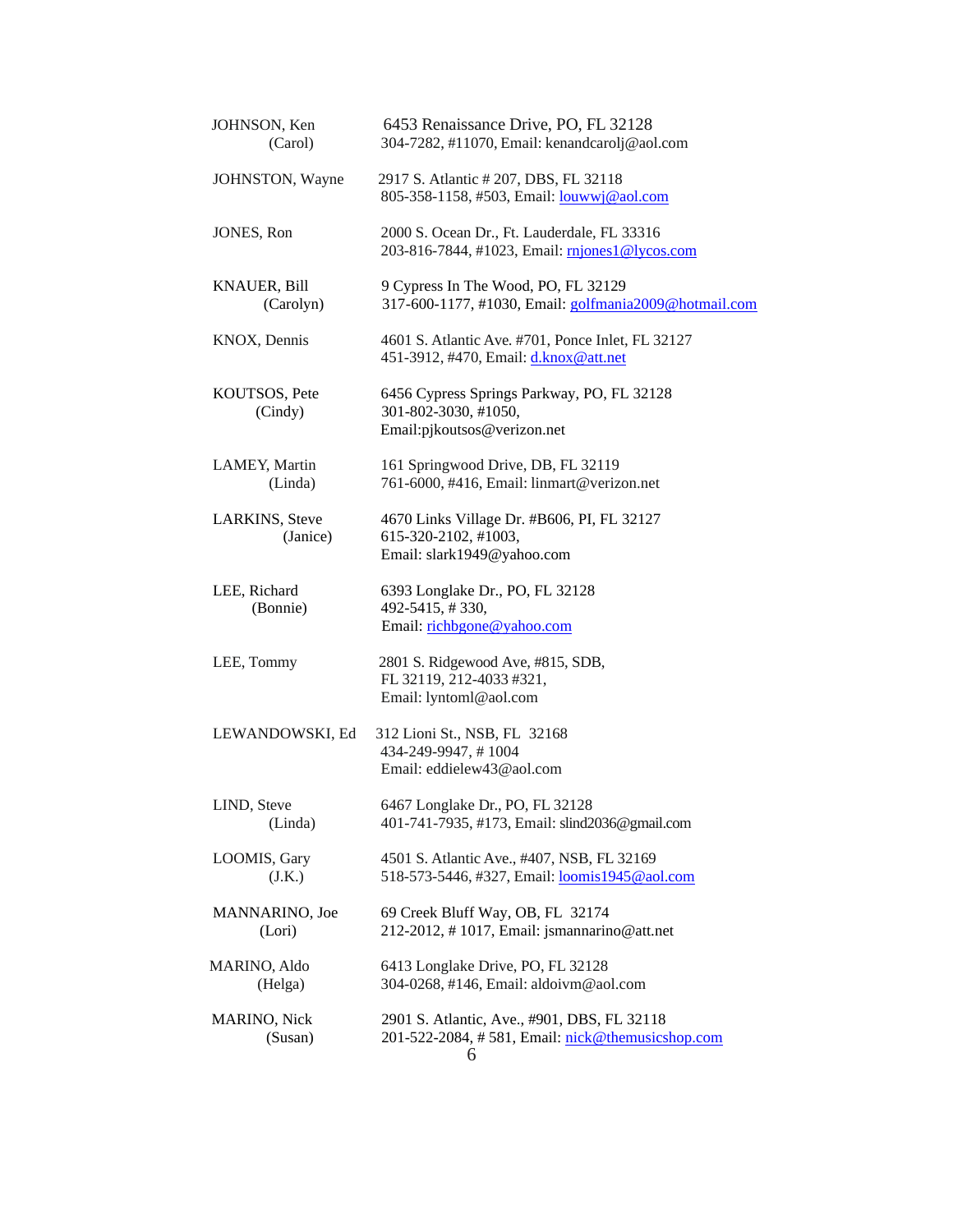| MARTZALL, Dennis<br>(Janet)   | 4262 Mayfair Lane, PO, FL 32129<br>717-371-4155, #628, Email: den31jan@gmail.com                   |
|-------------------------------|----------------------------------------------------------------------------------------------------|
| McCORMICK, John               | 1217 N. Atlantic, Ave., NSB, FL 32169<br>828-381-4463, #1016, Email: johnmcc65@gmail.com           |
| McCULLOUGH, Billie<br>(Linda) | 117 Flamingo Dr., PO, FL 32127<br>871-8013, #223, Email: mccullough 911@ Yahoo.com                 |
| McDONALD, Jay<br>(Marie)      | 3815 S. Atlantic Ave, #504, DB, FL 32118<br>603-986-5082, #586, Email: jay.mcdonald@roadrunner.com |
| McDONALD, Thomas<br>(Shirley) | 162 Deskin Drive, SD, FL 32119<br>767-4139, #11650, Email: tmcdonald15@cfl.rr.com                  |
| McKNIGHT, Bruce               | 633 Hamlet Drive, PO, FL 32127<br>788-3061, #9670, Email: bmck64@bellsouth.net                     |
| McNAMEE, Gary<br>(Kathy)      | 2019 Crane Lakes Blvd., PO, FL 32128<br>871-5492, #528 Email:garymc27@gmail.com                    |
| MEAGLEY, Phil<br>(Dale)       | 4046 Cardinal Blvd., PO, FL 32127<br>788-0085, #609, Email: philmeagley@aol.com                    |
| MEDHURST, Ron<br>(Gloria)     | 6019 Heron Pond Dr., PO, FL 32128<br>236-9713, #366, Email: ronaldmedhurst@yahoo.com               |
| MEDUNIC, John<br>(Karen)      | 2 Oceans West Blvd., #1103, DBS, FL 32118<br>206-999-3038, #1048, Email: johnjoejr2@outlook.com    |
| MELE, Phillip<br>(Andrea)     | 34 Rio Pines, Ormand Bch, FL 32174<br>898-4359, # 608, Email: melemouth68@msn.com                  |
| MILLER, Hank<br>(Marge)       | 424 Luna Bella Lane #413, NSB, 32168<br>428-2331, #340,<br>Email: hmiller128@cfl.rr.com            |
| MILLER, Tony                  | 3223 Galty Circle, OB, FL 32174<br>672-1400, #145, Email: miller1715@bellsouth.net                 |
| MOORE, Tom                    | <b>HONORARY - DECEASED</b>                                                                         |
| MOSS, John<br>(Debbie)        | 3376 Catrina Dr., NSB, FL 32168<br>757-951-7971, #531, Email: john.moss27@gmail.com                |
| MUENCH, Norbert<br>(Mabel)    | 6109 Pheasant Ridge Rd., PO, FL 32128<br>443-845-2038, #1028, Email:m1n_muench@verizon.net         |
| NARHI, Jack                   | 1 Lake Point Cr., PO, FL 32128<br>440-813-4518, #458, Email: pnarhi@gwcmail.net<br>$\frac{1}{2}$   |
|                               |                                                                                                    |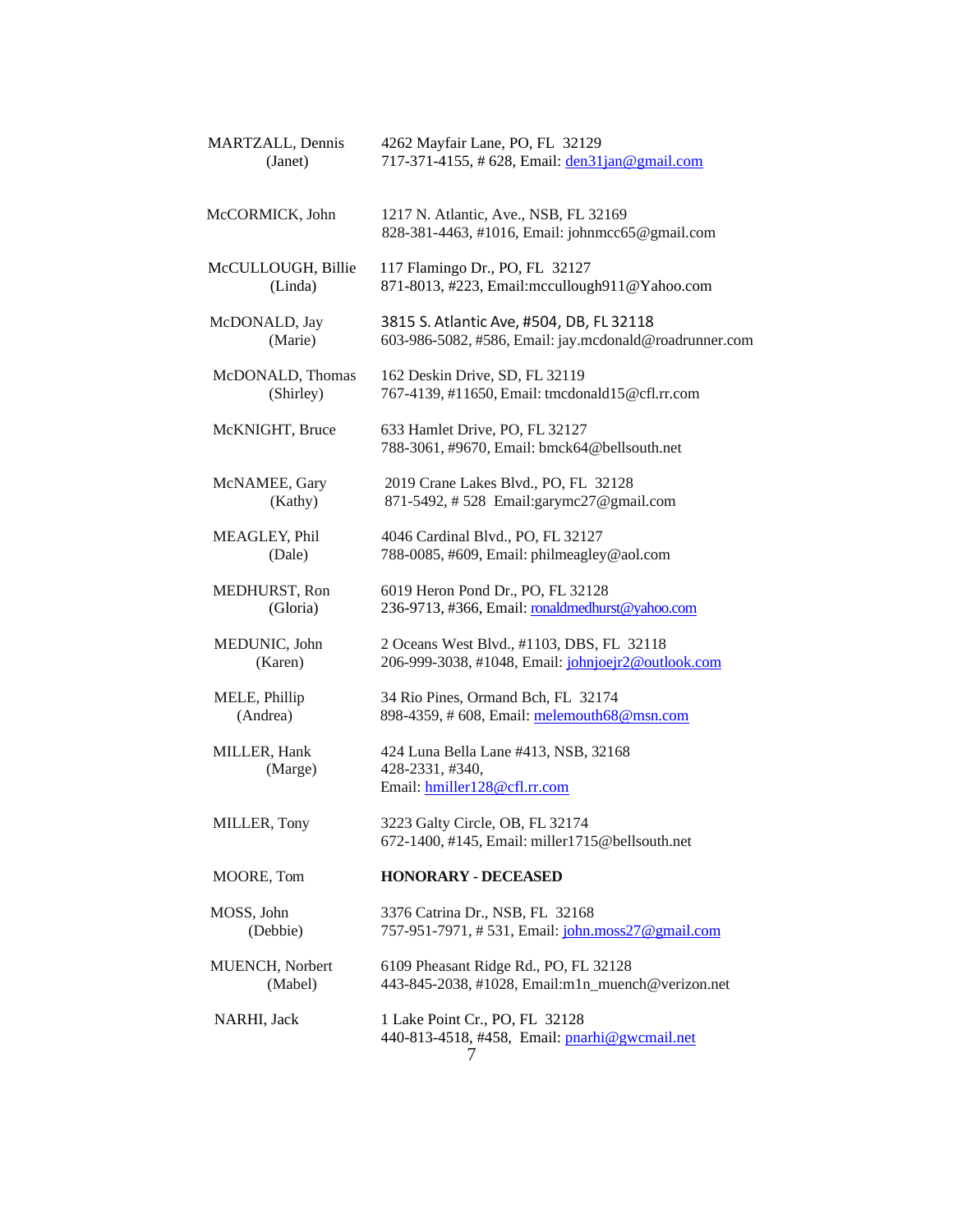| NASS, Craig        | 3747 S. Atlantic Ave., #103, DB, FL 32119                                    |
|--------------------|------------------------------------------------------------------------------|
| (Jan)              | 708-315-3739, #1035, Email: craignjan@gmail.com                              |
| NEDOROSTEK, Jack   | 1104 Crystal Creek Drive, PO, FL 32128                                       |
| $(\text{Jill})$    | 763-3942, #282, Email: jnedorostek@snet.net                                  |
| O'KANE, Bill       | One Oceans West Blvd., 18A3, DBS, FL 32118                                   |
| (Carol)            | 440-668-2056, #10820, Email: wgokane@yahoo.com                               |
| OLSZEWSKI, Len     | 6460 Renaissance Drive, PO, FL 32128                                         |
| (Grace)            | 304-7122, #9840, Email: lenograceo@att.net                                   |
| PADLEY, David      | 5300 S. Atlantic Ave. #11404, NSB, FL 32169                                  |
| (Barbara)          | 427-5539, #496, Email: dave_padley@hotmail.com                               |
| PATTILLO, Johnny   | 510 Coral Trace Blvd., Edgewater, FL 32132<br>770-542-8705, #45, Email: ???? |
| PAWELA, Jim        | 6135 Sanctuary Garden, PO, FL 32128                                          |
| (Connie)           | 281-914-1093, #432, Email:jimpawela@cfl.rr.com                               |
| PEDRAZA, Manny     | 164 Magnolia Loop, PO, FL 32127                                              |
| (Wanda)            | 305-219-0865, #578                                                           |
| PEEBLES, Bill      | 731 Oakwater Ln., PO, FL 32128                                               |
| (Janet)            | 732-740-5107, #435, Email: wpeebles@aol.com                                  |
| PEREKSTA, Lee      | 6447 Nona Ct., PO, FL 32128                                                  |
| (Mary Lou)         | 265-4417, #445, Email: hunterleep@outlook.com                                |
| PERRY, Ron         | 6351 Cypress Springs Parkway, PO, FL 32128                                   |
| (Vinnie)           | 492-3531, #296, Email: vinip1@hotmail.com                                    |
| PIETRAS, Mitch     | 6440 Renaissance Dr., PO, FL 32128                                           |
| (Maryann)          | 304-0761, #526, Email: mmpietras@bellsouth.net                               |
| PINKLEY, Ray       | 512 Hamlet Drive, PO. FL 32127                                               |
| (Bonnie)           | 788-0898, #35, Email: wrpbsp@cfl.rr.com                                      |
| PIOTROWSKI, Stan   | 2937 S. Atlantic Ave. #1705, DB, FL 32118                                    |
| (Debbie)           | 469-9619, #1025, Email: spiotrowski1@cfl.rr.com                              |
| PRATER, Bob        | <b>HONORARY - DECEASED</b>                                                   |
| REDDICK, Gary      | 2515 S. Atlantic Ave., #1107, DBS, FL 32118                                  |
| (Lorraine)         | 936-828-7055, #295, Email: gdreddick@gmail.com                               |
| REPPERT, 'JR' John | 6448 Renaissance Drive, PO, FL 32128                                         |
| (Sandy)            | 763-3875, #15, Email: jreppert@cfl.rr.com                                    |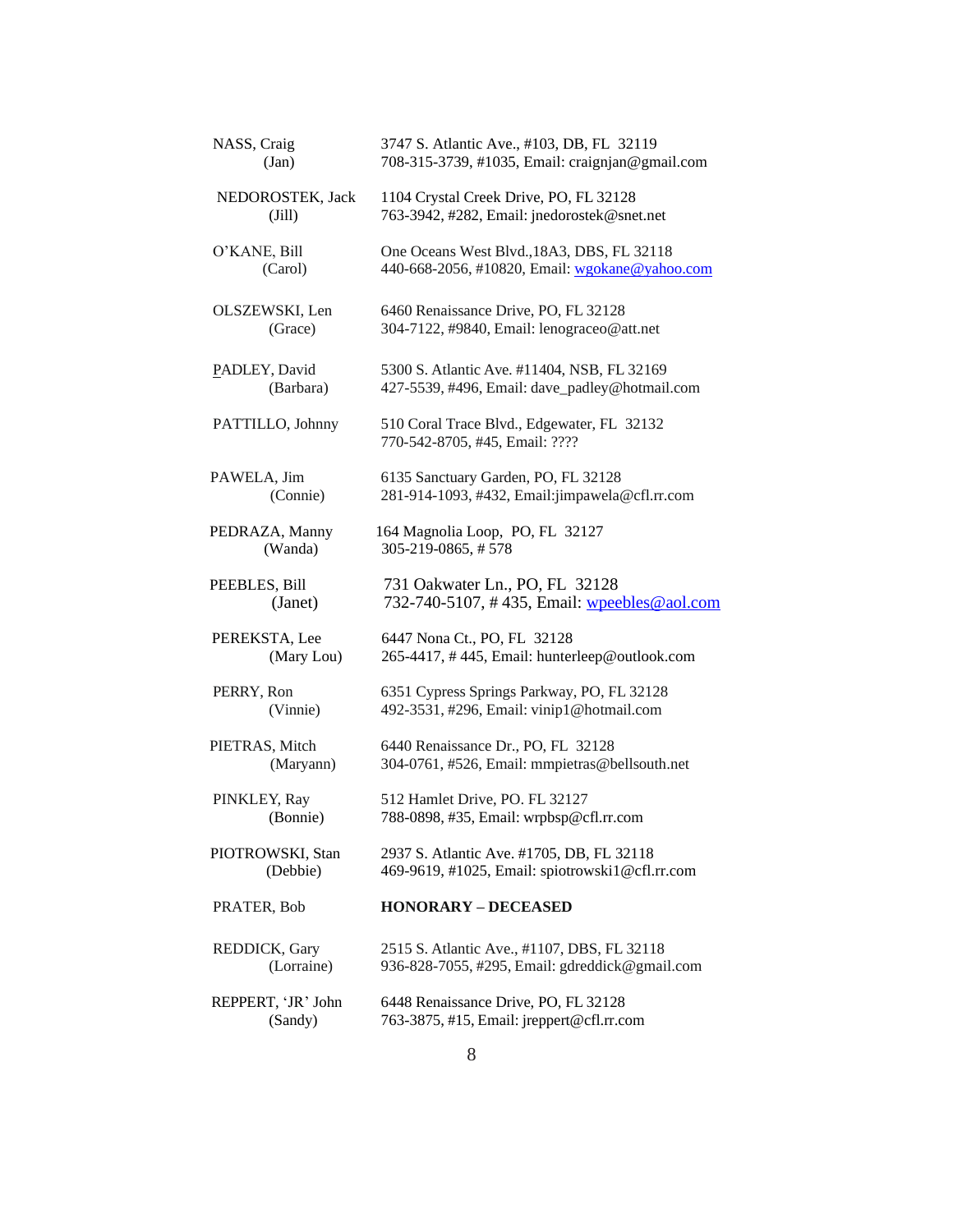| RICE, Lew                | 760 Biro Dr., PO, FL 32129                                                                                        |
|--------------------------|-------------------------------------------------------------------------------------------------------------------|
| (Shirley)                | 852-3351, #268, Email: lewsworkshop@att.net                                                                       |
| RIEGER, Bill             | 1208 Siesta Key Circle, PO, FL 32128                                                                              |
| (Nancy)                  | 788-4584, #8520, Email: poprieg@gmail.com                                                                         |
| RILL, Lynn               | 6461 Renaissace Dr., PO, FL 32128<br>410-206-7604, #1039,<br>Email: rill.lynn@gmai.com                            |
| RISSER, Dick<br>(Billie) | 1599 Areca Palm Dr., PO, FL 32128<br>267-566-2444, #1013,<br>Email: rarisser@comcast.net                          |
| RITCHIE, Dan<br>(Carol)  | 6428 Renaissance, PO, FL 32128<br>602-790-4904, #341,<br>Email: dackritchie@gmail.com                             |
| ROUSAN, Paul<br>(Lynn)   | 6367 Cypress Springs Pkwy, PO, FL 32128<br>314-599-1680, #1012,<br>Emai: roousanjr@yahoo.com                      |
| ROWLAND, David           | 533 Lake Bridge Dr., Ormond Beach, Fl 32174<br>295-0068, #191, Email: <b>bestest629@aol.com</b>                   |
| RYAN, Jeff               | 401 Windwood Place, Ormond Beach, FL 32174                                                                        |
| (Debbie)                 | 673-1403, #224, Email: 757jar@cfl.rr.com                                                                          |
| SANDERS, Ron             | 1152 Key Largo Circle, PO, FL 32128                                                                               |
| (Mary)                   | 761-9145, #85, Email:rs1667@bellsouth.net                                                                         |
| <b>SCHELL, Bill</b>      | 6262 St. Thomas Court, PO, FL 32128                                                                               |
| (Linda)                  | 756-6047, #1186                                                                                                   |
| <b>SCHIEDER, Bill</b>    | 1131 Key Largo Circle, PO, FL 32128                                                                               |
| (Sue)                    | 760-6219, #181, Email: eugesh@cfl.rr.com                                                                          |
|                          | SCHROEDER, Jonathan 1924 Tabby Way, NSB, FL 32168<br>(Carole) 772-475-8051, #8293, Email:jonschroedermd@gmail.com |
| SCHROETER, George        | 1230 Siesta Key Circle, PO, FL 32128                                                                              |
| (Marie)                  | 304-0725, #10450, Email: gschroeter@live.com                                                                      |
| SCOTT, Kameon            | 5467 W. Bayshore Dr., PO, FL 32127<br>405-0319, #1027,<br>Email: kscott345@gmail.com                              |
| SEVCIK, Jim              | 1070 Crystal Creek Drive, PO, FL 32128                                                                            |
| (Susan)                  | 304-1530, #495, Email: jsevcik@bellsouth.net                                                                      |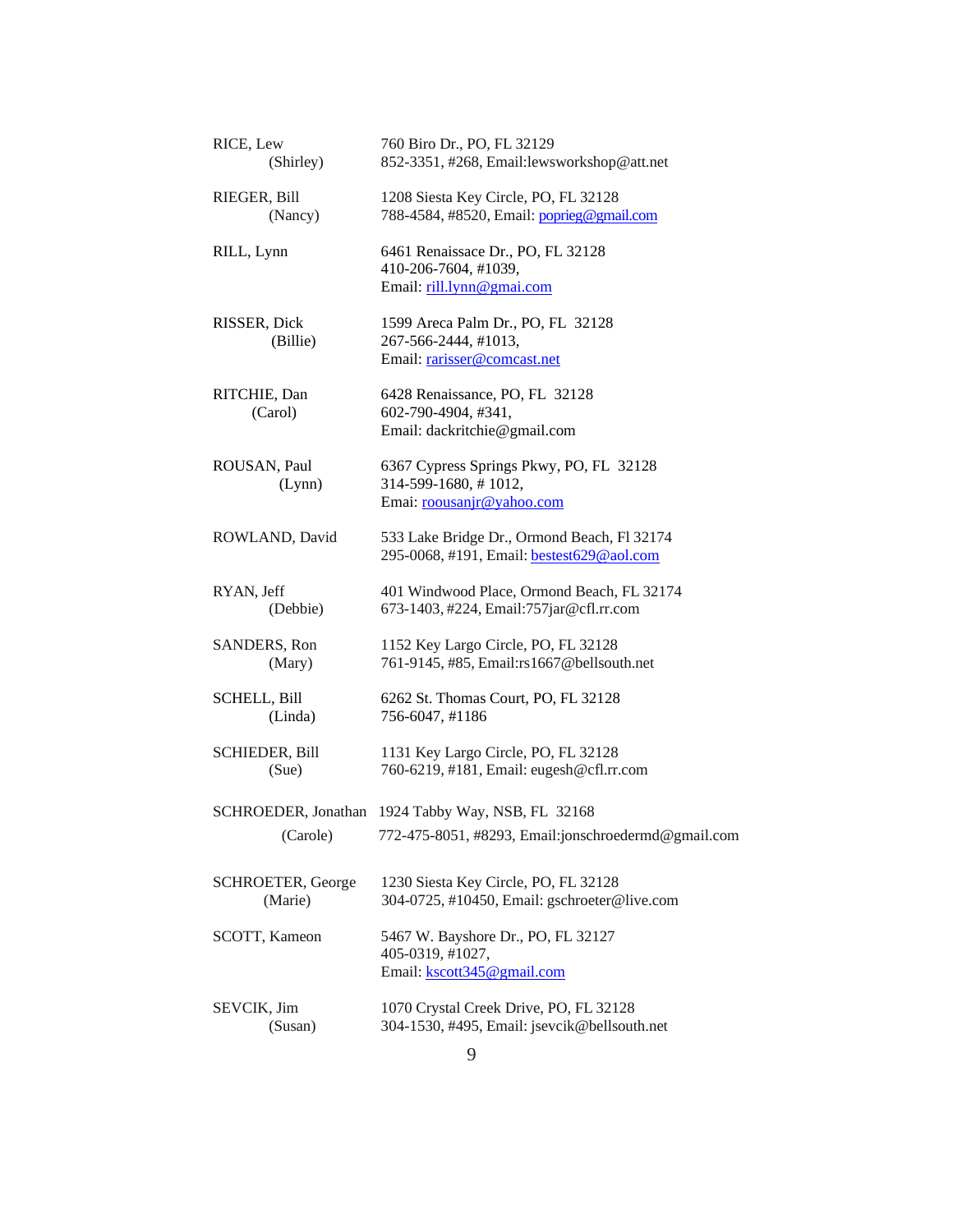| SEVCIK, John                    | 6476 Longlake Dr., PO, FL 32128<br>256-5505, #1045, Email: jgsev88@gmail.co                        |
|---------------------------------|----------------------------------------------------------------------------------------------------|
| SMITH, Glenn                    | 469 Wiltshire Blvd., PO, FL 32127<br>301-643-5389, #1047,<br>Email: belranhow@gmail.com            |
| SMITH, Ray<br>(Kathryn)         | 6455 Renaissance Dr., PO, FL 32128<br>756-4107, #361,<br>Email: kasmithee@aol.com                  |
| SPARKS, Bob<br>(Jean)           | 4201 S. Atlantic Ave #326, NSB, FL32169<br>860-597-3995, #161<br>Email: jbsparks596@sbc gloval.net |
| STOVER, Kevin<br>(Becky)        | 3012 Nova Scotia Way, NSB FL 32168<br>481-0808, #97, Email: stoverk555@gmail.com                   |
| STRAZAR, Bob<br>(Linda)         | 6410 Longlake DR, PO., FL 32128<br>216-571-5575, #629, Email: bstrazar@gmail.com                   |
| SWIHART, Joe<br>(Dee)           | 6500 Longlake Dr., PO., FL 32128<br>299-6911, #459, Email: joesgolfer1@yahoo.com                   |
| TERHAAR, Jim                    | <b>HONORARY - DECEASED</b>                                                                         |
| THIBODEAU, Charlie<br>(Marilyn) | 1228 Siesta Key Circle, PO, FL 32128<br>299-1595, #7850,<br>Email:tippytoes57@yahoo.com            |
| THOMAS, Dennis<br>(Helen)       | 935 S. Atlantic Ave., #361, DB, FL 32118<br>937-602-0780, #64, Email: iuedt@yahoo.com              |
| THURLOW, David<br>(Sharon)      | 1377 Hyde Park Dr., PO, Fl 32128<br>304-0643, #448, Email: dandsthurlow@bellsouth.net              |
| TOPHAM, LARRY                   | <b>HONORARY - DECEASED</b>                                                                         |
| TRACY, Ken<br>(Carol)           | 6391 Longlake Dr., Port Orange, FL 32128<br>518-701-1673, #532, Email: ktracy2904@aol.com          |
| TRAX, Bob<br>(Nadine)           | 3747 S. Atlantic Ave., DBS, FL 32118<br>708-341-6180, #42, Email: mm1derful@yahoo.com              |
| TROUT, Jeff<br>(Bonnie)         | 6414 Longlake Dr., PO, FL 32128<br>219-405-2102, #1042, Email: jeff@timbercirclenwi.com            |
| UNKS, Ed                        | 250 Minorca Beach Way, #505, NSB, FL 32169<br>724-355-0707.,#279, Email: edunks@gmail.com          |